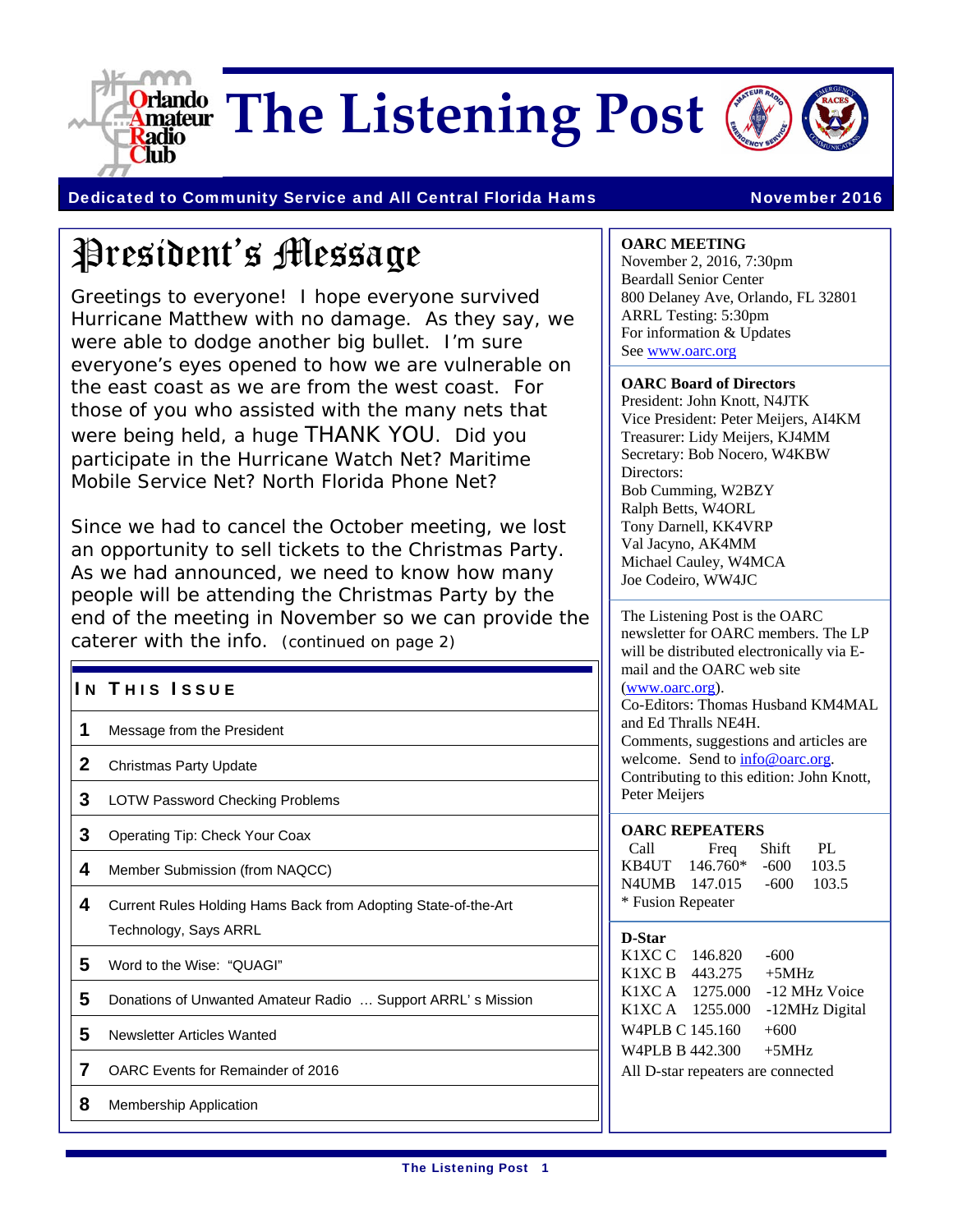# President's **Message** (continued from page1)

Please don't miss this opportunity to get your tickets. Lidy will have tickets at Wednesday's meeting in the back of the room. They are \$10.00 each. Don't miss this chance for getting your tickets to our special Christmas Party; make sure your membership is paid up.

So, are you wondering where your ARRL ballot is? Have you heard that one of the candidates have been deemed elected by the ARRL Board of Directors? Wonder why this is the case? Still looking for information? Aren't you the least infuriated by the Board action and denying you your right to select who to represent you at the ARRL Board Meetings? Check out www.arrlse.org for information.

Can you believe we are already thinking of Field Day 2018? Interested in being the Field Day captain? We are looking for someone who is self-motivated and has the willingness to coordinate all aspects of Field Day. Send me an email or see me at a monthly meeting if interested.

Just a reminder that there will not be a membership meeting in December, but we will have a test session on December 7 at 5:30pm at the Beardall Senior Center.

#### **Christmas Party Update (John Knott, N4JTK)**

Hi everyone. Since we had to cancel the October meeting, that took one of our opportunities away for you to pick up your Christmas party tickets. So we felt there was a need to come up with a plan B. So let's see if this will help.

First, if you plan on being at the November OARC meeting on Wednesday November 2nd, you can still pick up your tickets there. If not, you can mail a check for \$10.00 per ticket to OARC PO BOX 574962, Orlando FL 32857-4962. Make checks payable to OARC and include "Christmas Party Tickets" in the memo line. Please include what your choice of meat is: Turkey, Ham, or Beef for each ticket. We will then hold your ticket(s) until the Christmas party and hand them to you when you arrive. NO TICKETS WILL BE MAILED, and no tickets will be sold at the door. Unfortunately, the USPS has been losing mail too often. We don't want your tickets to be lost in the mail. If you plan on mailing a check in, please do that soon. As we need to continue with the previous deadline and have a final count right after the November meeting and provide it to the caterer.

If you have any questions, please feel free to email me. (JKNOTT@OARC.ORG)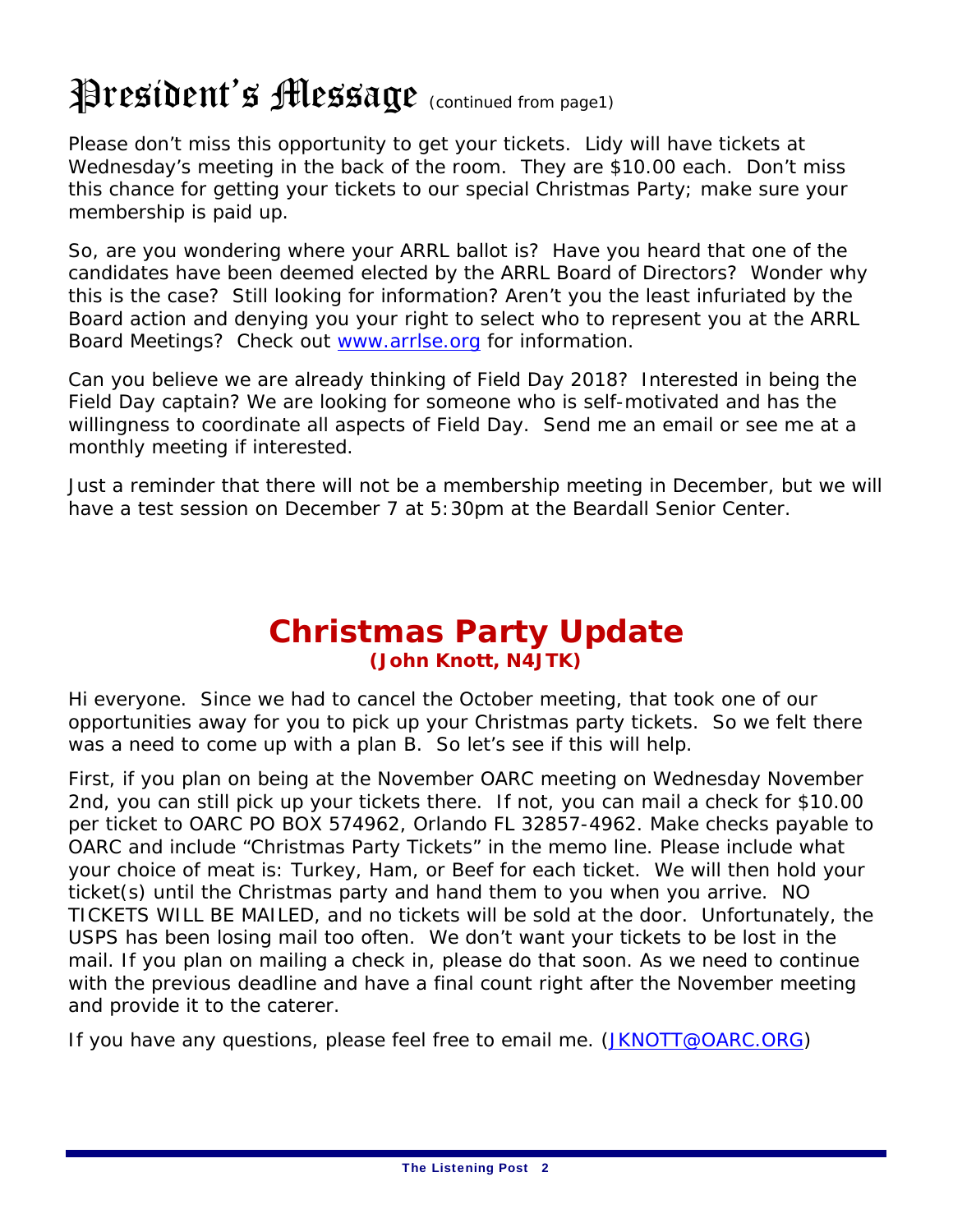## **LoTW Password Checking Change Causes Problems for Some Users**

(The ARRL Letter for October 6, 2016)

An upgrade to the password checking mechanism that authenticates Logbook of The World (LoTW) users has caused log-in problems for some clients. Under the system in place prior to approximately 2300 UTC on September 19, the LoTW log-in system ignored the case of any characters in a password when checking for a match, storing them all as lowercase. The new system is case-sensitive, however. While passwords once were randomly generated, the ARRL IT staff recently implemented a new LoTW password mechanism that lets users choose their own passwords. Under this new



system, when users first log in, their passwords are encrypted.

Some users attempting to log in with mixed-case passwords were rejected, however, because the system had stored their passwords as all lowercase. A subsequent modification allows the system to accept a user's mixed-case password and changes the stored password to the user's mixed-case specification. The issue also can present problems for applications, such as logging programs, that employ a user's credentials to access a LoTW account.

Users who encounter trouble logging in to LoTW are being asked to enter their passwords in all lowercase. If that doesn't work, contact the LoTW Help Desk or explore other methods available for LoTW.

Any LoTW users who logged in before this modification was made -- at around 2300 UTC on September 19 -- had their passwords stored in lowercase, no matter which case they used in entering them. These passwords now must be entered as lowercase. Users who have changed to a new password with mixed-case letters must continue to enter their passwords in mixed-case letters.

ARRL apologizes for underestimating the extent of the problems that would be caused by the lack of password case-sensitivity in the previous LoTW authentication mechanism.

## **Operating Tip: Check Your Coax**

**(from ARRL Contest Update for October 5, 2016)** 

Check your coax before the contest season. Faulty or degraded coax cable can be the root cause of a number of hard-to-find issues, and you may not even know that you have an issue. Besides checking for open or short circuits, check for degraded or intermittent shielding, or water intrusion if conditions warrant. Many of today's antenna analyzers have a setting to measure cable loss; if tracked over time, you will be able to note changes in your station.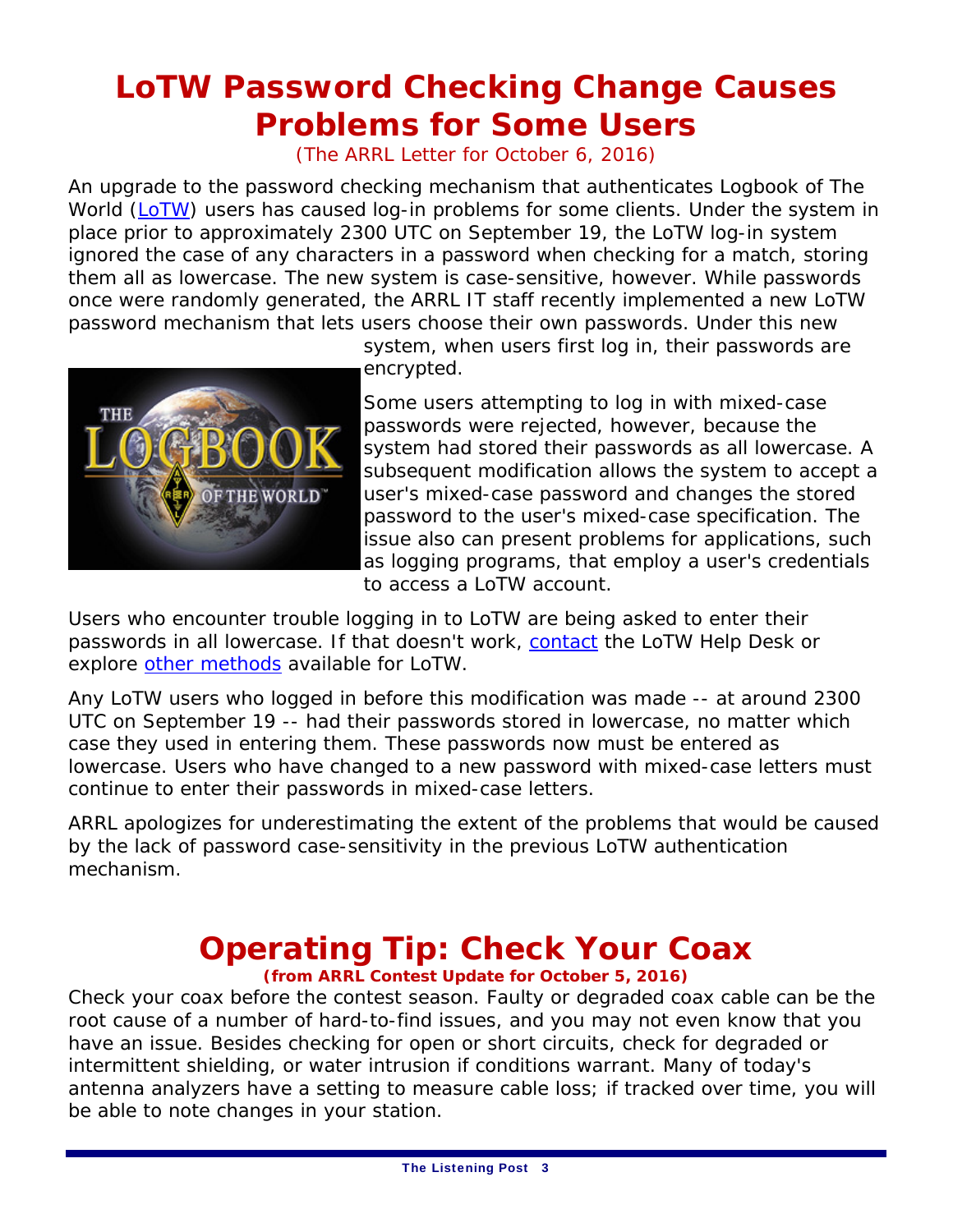### **Member Submissions**

 **(from NAQCC, October 2016 "NAQCC News" newsletter)** 

From Gene, N5GW, #5353 —

If I home brew a piece of gear, I enjoy putting a name on it. Here are some examples which you other home builders may be able to use:

- A one watt crystal controlled 40M transceiver, the "Kilomilliwatt".

- A three watt 40M transceiver, the "Band Blaster".

- A one watt 20M transceiver, the "Smurf".

- A one watt 30M transreceiver, the "WARC Horse".

- A one watt 40M VXO transmitter, the "Peanut" with matching superhet receiver, the "Mere Ear".

- A one watt 80M VXO transmitter for 3.579 Mhz, the "Color Burster" with matching superhet receiver,the "Eighty Lady".

- A two watt crystal controlled compactron tube transmitter built into a prune tin, the "Prune Tin" (a larger version of a tuna tin!).

- A five watt miniature tube crystal controlled transmitter, the "Rock Crusher".

- A one watt 17M transceiver initially named "Work of Art", later shortened to "W. Art" and finally to "Wart".

(Some of you may ask, what is NAQCC? Inquiring minds want to know: http://naqcc.info/ -- NE4H)

### **Current Rules Holding Hams Back from Adopting State-of-the-Art Technology, ARRL Says**

(http://www.arrl.org/news/current-rules-holding-hams-back-from-adopting-state-ofthe-art-technology-arrl-says)

In comments filed on October 12 with the FCC, ARRL reiterated its case that the FCC should impose a 2.8 kHz limit on symbol rate for digital modes, arguing that its approach is both balanced and necessary. ARRL had asked the FCC to change the Part 97 rules to delete the symbol rate limits in §97.307(f) and replace them with a maximum bandwidth for data emissions of 2.8 kHz on amateur frequencies below 29.7 MHz. In a July *Notice of Proposed Rule Making* in WT Docket 16-239, the FCC proposed to eliminate the current baud rate limitations for data emissions, consistent with ARRL's *Petition*, but it declined to propose a *bandwidth* limitation for data emissions in the MF and HF bands to replace the baud rate limitations.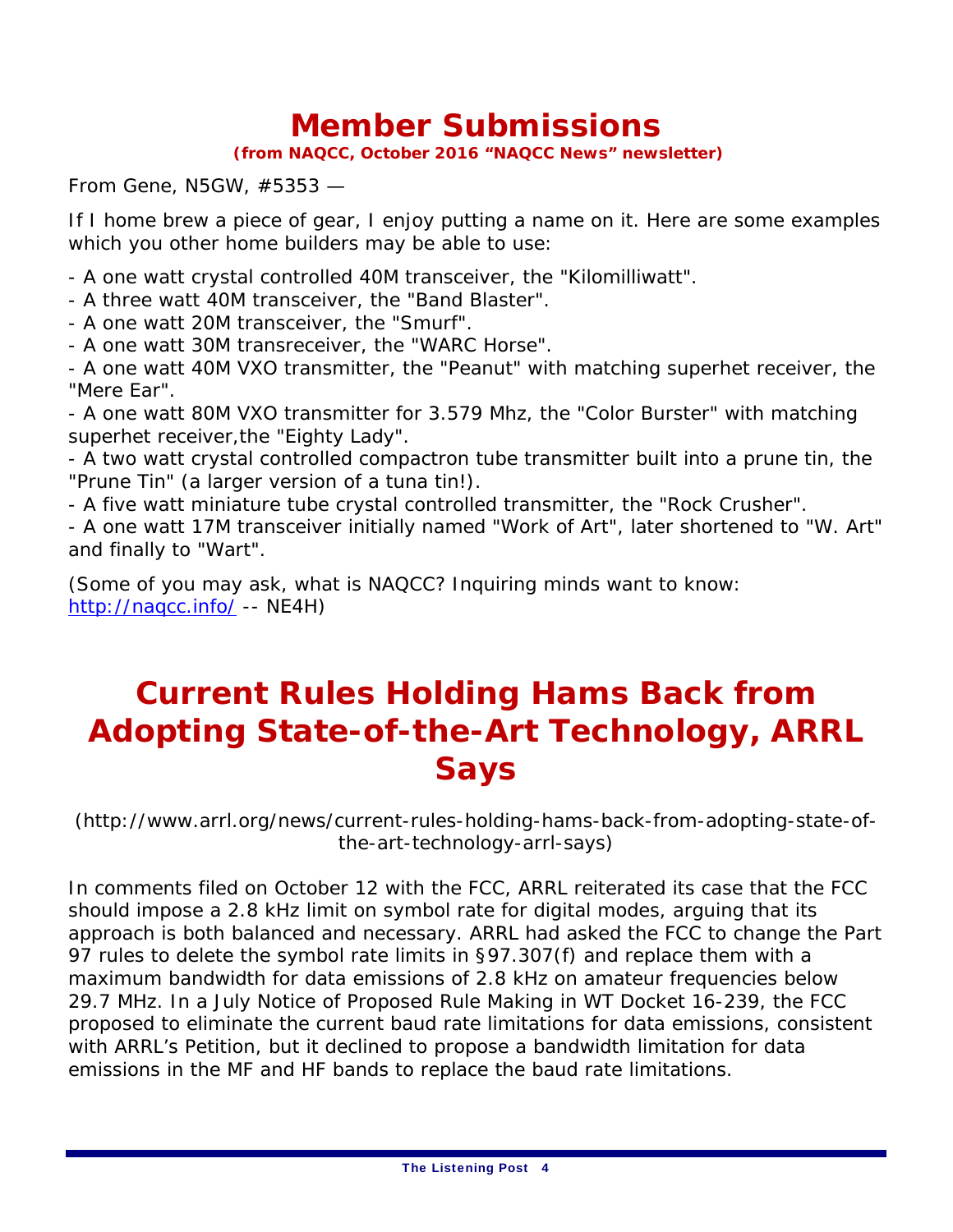ARRL told the FCC in its comments that the current HF symbol rate "speed limit" reflects 1980s technology and has no place in an experimental radio service in which modern protocols could be efficiently deployed in crowded RTTY/data subbands.

"The symbol rate limit was created in order to maximize the efficient use and reuse of that crowded, shared spectrum, but the assumptions made at the time are no longer valid," ARRL said, "and the rules now prohibit radio amateurs from utilizing state-ofthe-art technology, thus precluding or substantially inhibiting any meaningful contribution to the advancement of the radio art in this area." ARRL said earlier assumptions are no longer valid mainly because there is no correlation between the data rate and the occupied bandwidth in the rules now. For more information, see http://www.arrl.org/news/current-rules-holding-hams-back-from-adopting-state-ofthe-art-technology-arrl-says .

### **WORD TO THE WISE : QUAGI (The ARRL Contest Update for October 19, 2016)**

The Quagi is an antenna for UHF or VHF that combines helpful characteristics of a Yagi with those of a cubical quad antenna. It generally consists of a quad-style loop for the reflector and driven elements, with Yagi-style director elements. An eightelement design was originally described by Wayne, N6NB, an April, 1977 issue of *QST,* followed up by an easy to build 15 element "Long Boom Quagi" in *QST* for February, 1978. The quad elements allowed for ease in construction and impedance matching.

### **Donations of Unwanted Amateur Radio, Test Gear Support ARRL's Mission (The ARRL Letter for October 13, 2016)**

Downsizing your shack? Want your now-unused equipment to help promote and preserve Amateur Radio for future generations? Consider donating your used Amateur



Radio and test equipment to ARRL.

The ARRL Lab accepts used equipment from radio amateurs and their families. Once evaluated, much of the donated equipment is sold, and proceeds help to fund programs that educate, promote, and preserve the values of Amateur Radio. Assistant ARRL Laboratory Manager Bob Allison, WB1GCM, is spearheading the donation program.

"A common problem for hams and their families is what to do with surplus Amateur Radio equipment,"

Allison said. "We have, for a number of years, accepted in-kind donations on a limited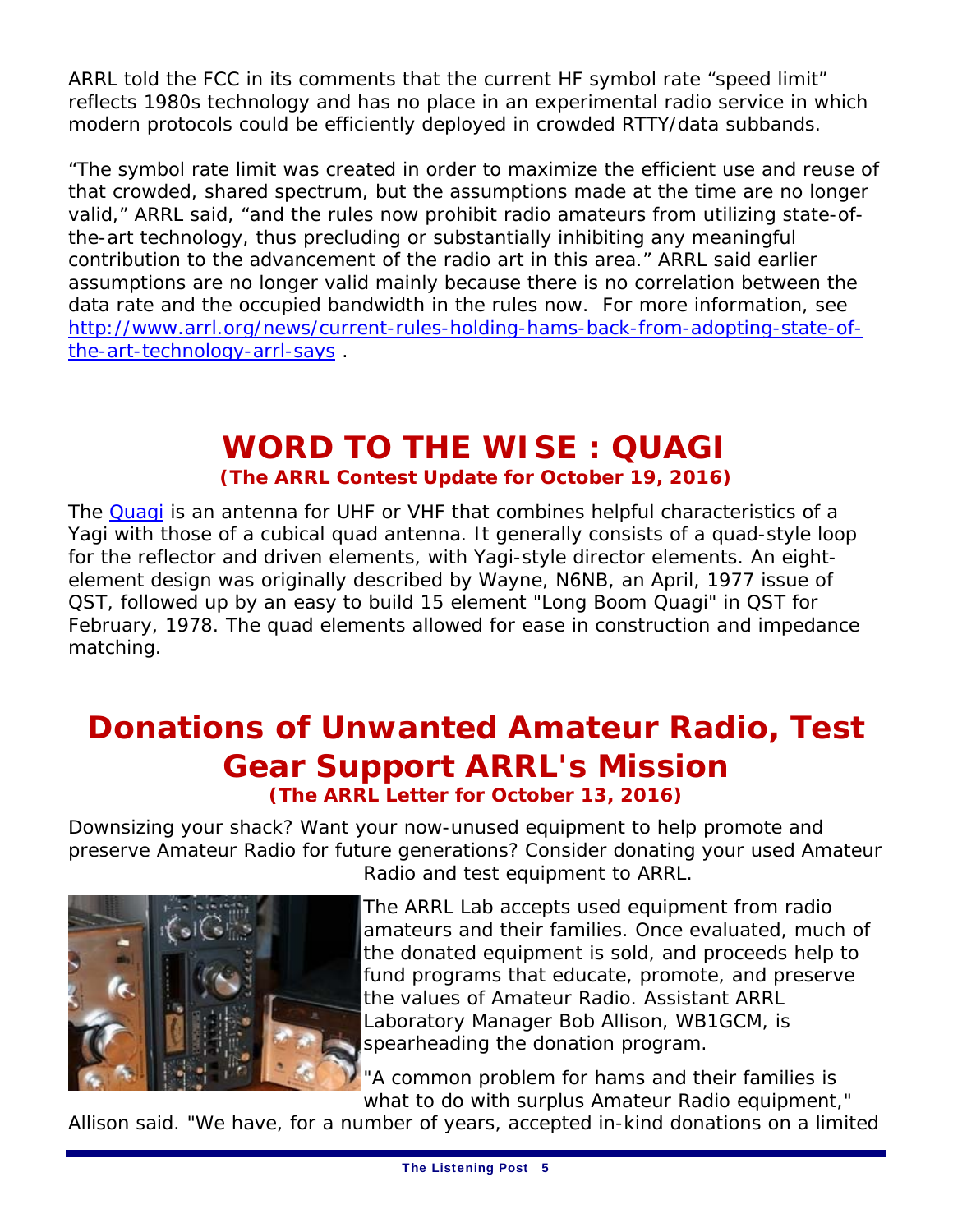basis. Now, thanks to dedicated volunteers in the ARRL Lab, we have additional help to efficiently clean and test donated equipment. So, we're letting our members know that the donation door is open; all are welcome!"

Allison said that many donors have expressed satisfaction and, at times, relief that their equipment is going to a good cause. "An alarming amount of relatively new equipment has ended up in dumpsters, because family members had no idea what the equipment was or what to do with it. That is a shame," he said.



For more information on how to donate used amateur equipment, accessories, and test equipment, contact

the ARRL Laboratory via e-mail at **labdonations@arrl.org** or by telephone at (860) 594-0214 during ARRL Headquarters business hours.

ARRL is an IRS-designated 501(c)(3) organization holding federal tax identification number 06-6000004. While ARRL gladly acknowledges receipt of all in-kind donations, the League cannot, by law, provide donors with a dollar value for items donated.

### **NEWSLETTER ARTICLES WANTED**

**(A message from the Co-Editors of The Listening Post)** 

It is that time of the month that the next "The Listening Post" is starting to take shape. Sometimes it could be in better shape but only if you get involved. Please send items to be included in the newsletter. This makes it easier to put a newsletter together each month when there is a repository of articles for the newsletter.

You don't need to produce some piece of exalted prose or worry about fancy formatting. Articles should be related to amateur radio. Just a simple text file along with a few pictures would be great.

These are just a few items that you may think mundane but others may enjoy reading about.

- 1. Pictures related to OARC or ham radio and a few words about the pictures are always helpful.
- 2. Did you work a contest or other event that you are passionate about and wish to share your activity?
- 3. Did you reach a milestone in ham radio recently that you would like to share such as an upgrade, anniversary in ham radio (10,20, 30, 40 … years), or earned DXCC, WAS, or made your first ham radio contact?
- 4. Did you "Elmer" a new ham recently and enjoyed the experience enough to share it with us?
- 5. VEs, how many new hams joined the ranks last month, how many upgrades, etc?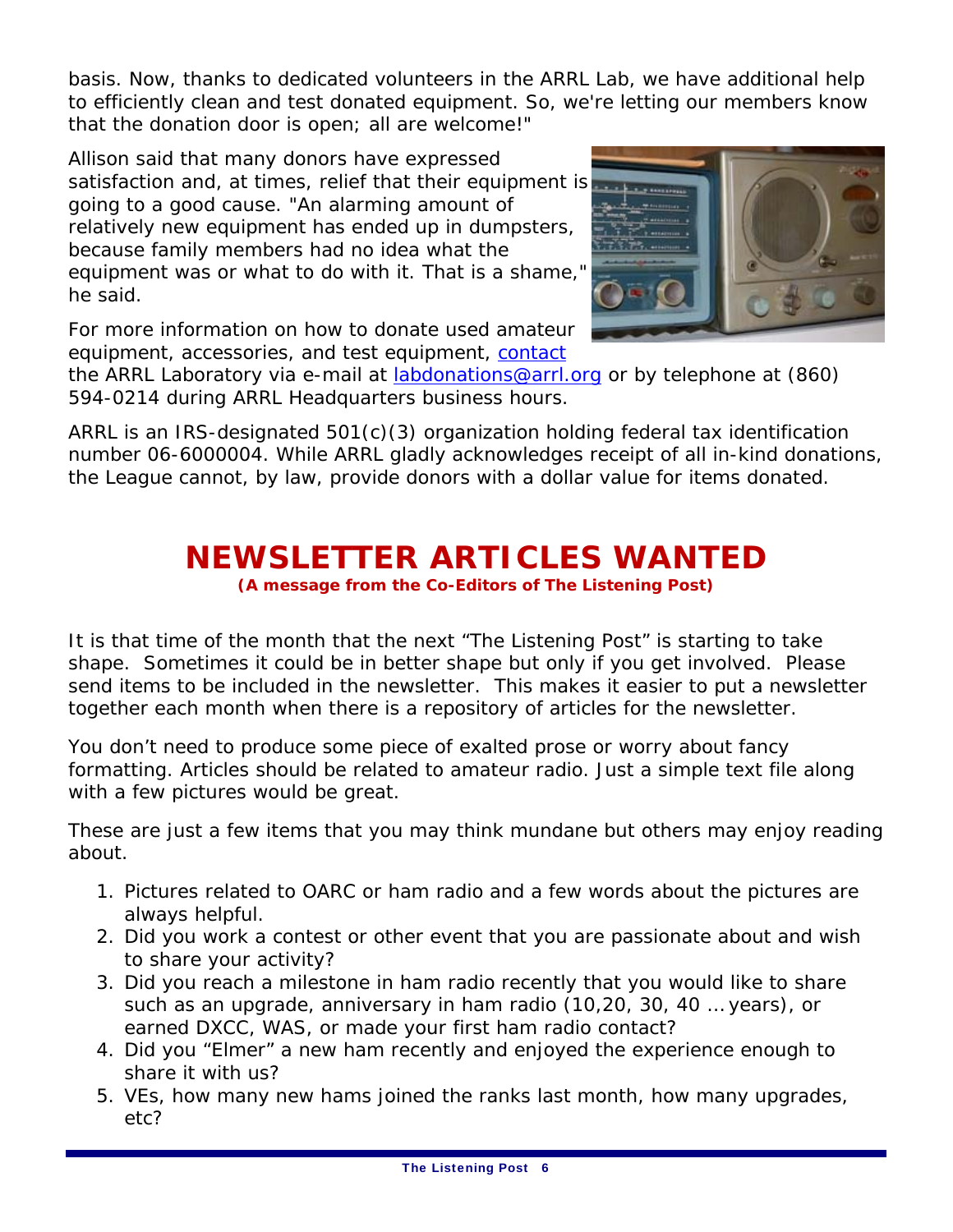- 6. Is there a member of the club who needs our support, prayers, etc?
- 7. Is there anything coming up in the near future that we need to know about now to get ready for that event?

Send your articles for The Listening Post to Ed Thralls (rusty.trowels@gmail.com) or Thomas Husband (husbandt55@gmail.com)

Thank you.

## **OARC Meetings and Events** for the Remainder of 2016

| November 2 | Meeting                                                                                                                                                                                                                                                                                                                                                                                                                                       |
|------------|-----------------------------------------------------------------------------------------------------------------------------------------------------------------------------------------------------------------------------------------------------------------------------------------------------------------------------------------------------------------------------------------------------------------------------------------------|
| December 3 | <b>Christmas Party: Tickets for the Christmas party</b><br>are \$10.00 per OARC member. You need to have a<br>current paid membership. Tickets will be on sale at<br>the September-October and November meetings.<br>You can bring 1 guest with you for \$10.00.<br>Nonmembers but related to our hams pay \$25.00.<br>No ticket sales at the door. Doors open at 6pm.<br>Please do not come earlier we need time to get<br>everything ready. |
| December 7 | No Meeting (Testing only)                                                                                                                                                                                                                                                                                                                                                                                                                     |